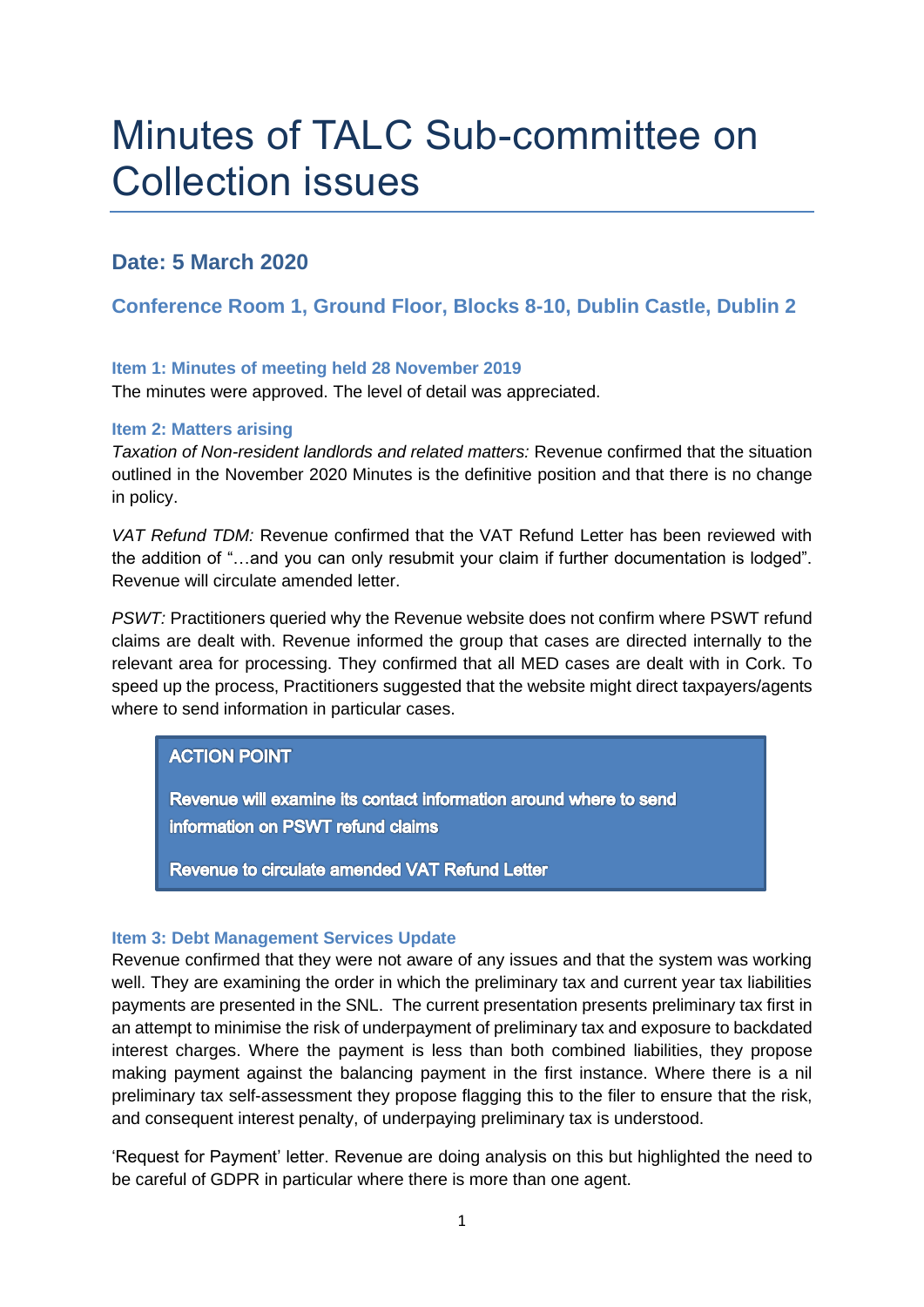CCABI queried whether Revenue had considered the difficulties various sectors particularly tourism might encounter in making payments in light of cancelled bookings due to COVID 19. Revenue explained that they will take a pragmatic approach as they did during the economic downturn and will encourage taxpayers to keep filing returns and to talk to Revenue. It is anticipated that Revenue will issue a Statement on the matter.

## **ACTION POINT**

Revenue to continue to look at the mechanics of copying agents on the 'Request for Demand' letter.

## **Item 4: PAYE Modernisation**

Practitioners sought an update on the year end 2019/2020 transition for employers and employee-focused developments on myAccount. Revenue reported as follows:

- 1. Late submissions for October 2019 pay dates were still being submitted;
- 2. Employment detail summary issued on 1 January 2020;
- 3. Preliminary End of Year Statements issued mid-January 2020;
- 4. Income Tax returns received online (380,000 approx) were currently being processed. This represented a significant increase on last year; 98%-99% returns made online.
- 5. While there was very little backlog the more complex issues were causing a slight delay. Issues include cases where employers sends in a revised amount after an income tax refund has been made. This then involves a recalculation by Revenue and a revised statement of liability. Revenue confirmed that there is an increase in income tax returns because Revenue have been encouraging taxpayers to apply for same. Individuals are claiming electronically and earlier as they no longer require a P60 Revenue will be communicating with those where their Preliminary End of Year Statement indicates possible under/over payments in May/June.

Practitioners queried the interaction of PAYE and ROS Income Tax Assessment for proprietary directors 2019 bonuses. Revenue confirmed that there was no change to the Form 11 for proprietary directors and that clarity around the mismatch is a legislative issue. Any payment that is taxable to directors is causing an issue. Revenue confirmed that the Form 11 is a self-assessed return and the prefilled information available from Revenue's systems can be overwritten. It was noted that the refund of credit issue will still apply, the issue was raised at TALC Audit, and that Revenue were actively examining the issue.

## **ACTION POINT**

Keep interaction of PAYE and ROS Income Tax Assessment for Proprietary Directors on the Agenda.

#### **Item 5: ROS issues**

Revenue provided an update as follows: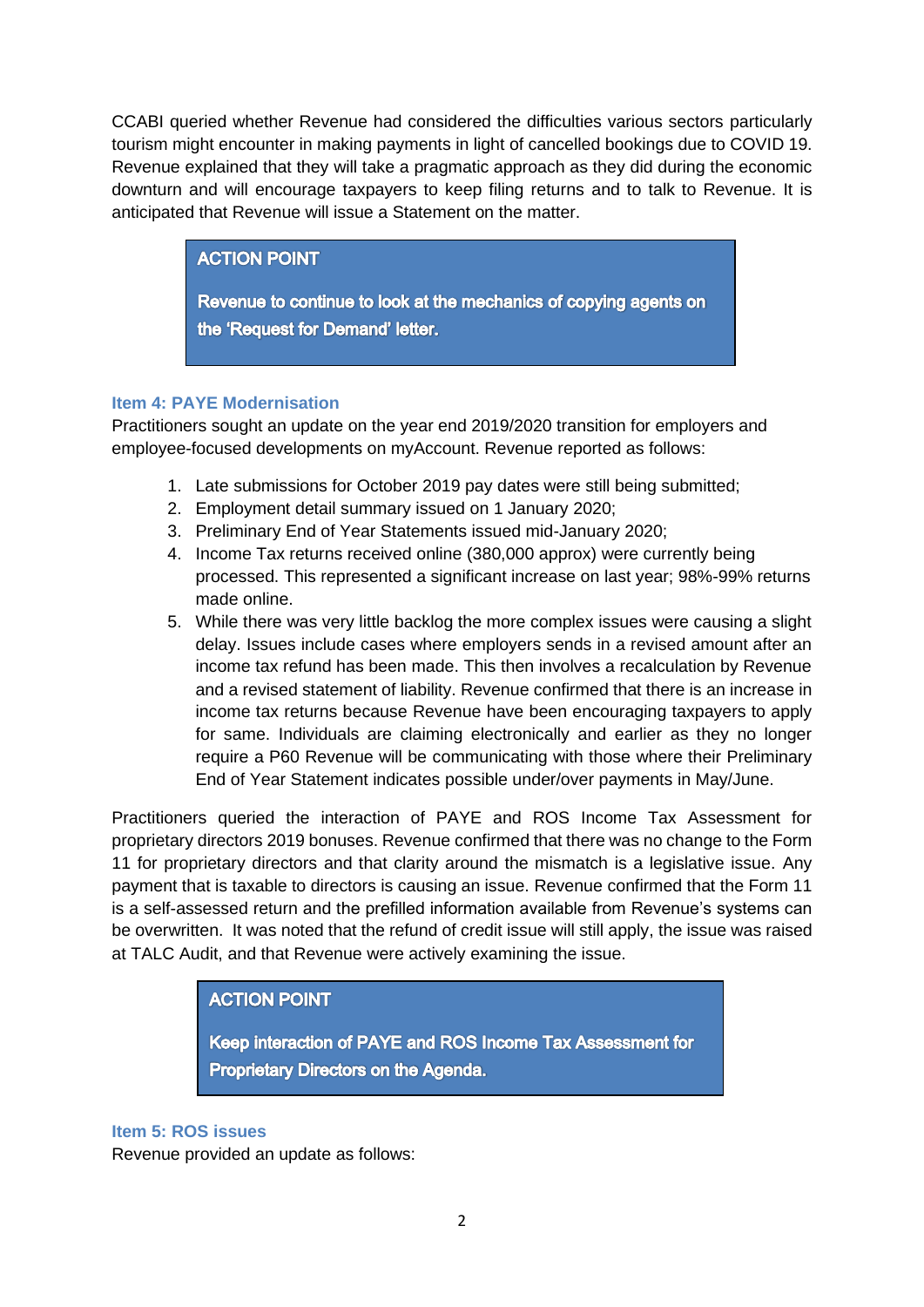- 1. RCT: An RCT bulk rate review is scheduled for 28 March 2020. 8,000 subcontractor cases are expected to move to a higher deduction rate due to outstanding VAT returns. Revenue expect to issue 16,000 test review letters. The TDM 180205 and ROS Help have screen shots outlining how to self-review the deduction rate and outlining the reasons for that rate. The issue with RCT offsetting for corporates is to be fixed in June (not March). Revenue flagged to practitioners that they are removing the option to offset RCT credit to a VAT estimate. To avoid the issue of a surcharge applying inadvertently when analysing old returns an "amend and apply surcharge" prompt will be given before clicking OK;
- 2. CT1 2020 will be released on 6/4/2020: Further updates to TDM need to be drafted;
- 3. ROS changes and enhancements: entities other than corporates can change address in ROS from early April. A link with CRO is proposed to automatically update a companies' official address details. An agent can change their own address on the prefilled profile page. The option to change the client's address is available but not prefilled;
- 4. The VAT basis of accounting will be available on ROS client revenue record in April. The VAT taxhead will specify either cash or invoice in parentheses.
- 5. MyEnquiries tracking: the Enquiries Record will include an extra column on 'Status', which will show tracking form Pending to Completed;
- 6. Form 11 2019 version 2 will add pre-filling in June 2020;
- 7. Agents inputting their own tax reference on the Form 11 for a client's spouse to obtain the marriage credit is still an issue. Revenue pointed out agents were submitting a false declaration and this could lead to a client obtaining an agents information. Revenue flagged that this creates GDPR issues. Revenue pointed out that taxpayer can update their marital status using Manage My Records in MyAccount but both spouses have to confirm the change in status;
- 8. Case Base Review and Update There are a significant number of cases of individuals returning a Form 11 where it is not required i.e. where there was no non-PAYE income or have non-PAYE income less than €5k. The non-agent group were contacted first and those represented by agents will be the next phase. Those that have non-PAYE income up to €5,000 will be advised of the more appropriate and easier option to use Form 12. Where the Form 11 process is ceased it can be renewed where circumstances change. A copy of the relevant letter will be circulated to agents.

Practitioners sought guidance on how total income is calculated for the purposes of the €5,000 person's threshold for PRSI calculation. They pointed out that there was conflicting information on the Revenue website, Citizens information website and Social Welfare website. It was not clear if it was reckonable income or gross income. CCABI were requested to submit the particular query for Revenue to review with the possibility that the TDM/FAQ section could be expanded upon.

#### **ACTION POINT**

Revenue to consider additional guidance or FAQ's to clarify what total income is comprised of for purposes of  $65,000$  limit for PRSI purposes (practitioner to submit information on the issue)

Revenue to circulate ROS issues presentation.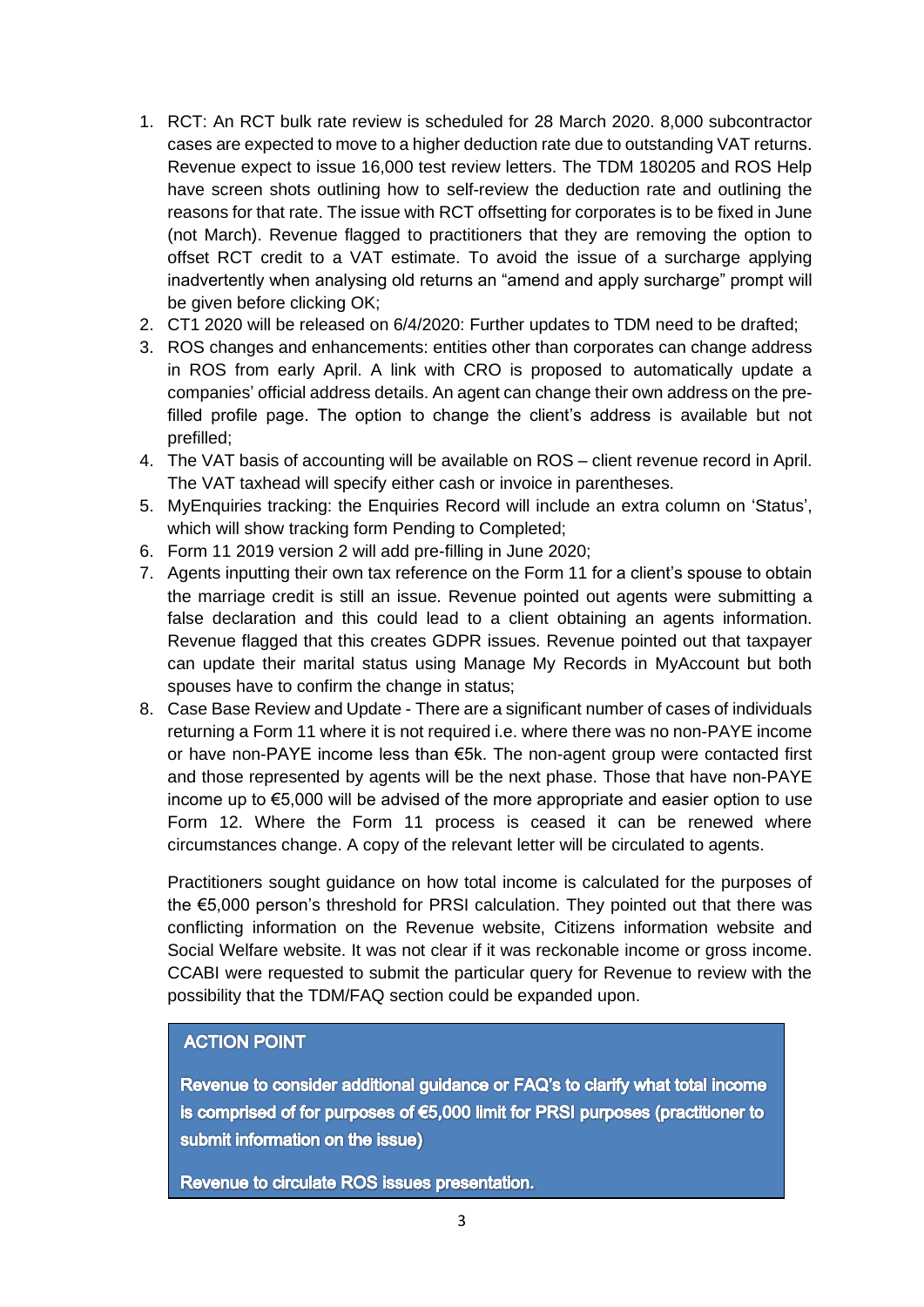Practitioners raised a query on the CT change of accounting period: Revenue said that if the accounting period has been shortened it is simply a matter of inserting the shortened period. The system can update the period of the return but only within a 366-day period. If a period is over 18 months a nil return can be lodged for the shorter period, with the detail of the 12 month's trade filed in the return for the correct accounting period.

Practitioners commented that the Form 12 for commercial packages cannot upload to ROS and there is no offline version or batch facility. Revenue are aware of the issue.

## **Item 6: Reporting Requirements for Main TALC**

On reviewing the guidance for the governing of sub-committees it was agreed at Main TALC that sub-committees must submit a yearly work plan, a summary of the main points from each meeting and highlight items that Main TALC need to consider. It was also agreed that the MyEnquiries sub-group will deal with all MyEnquiries items and report to this group iXBRL will now be dealt with on the agenda of this group. It was also agreed that draft minutes be circulated within two weeks.

It was agreed that this group would hold a meeting in September and to include the following on the Work Plan:

- 1. ROS
- 2. PMOD
- 3. Reporting on subgroups My Enquiries/iXBRL
- 4. DMS
- 5. PSWT (update)

## **ACTION POINT**

The Chairperson to organise a September meeting in 2020 and to send the Work Plan and Summary Points to Main TALC secretary

Practitioners pointed out the importance of ensuring individuals had an opportunity to pay taxes outstanding and obviate the need for referral to the sheriff for enforcement. . Revenue noted that at times there might be a a lack of communication between client and agent leading to enforcement Revenue acknowledged an increase in enforcement referrals since the introduction of Debt Management Services and its expanded coverage of the customer case base, however it advised that it was too early to draw definitive conclusions as to whether the earlier referrals to enforcement would continue.

#### **Item 7: Administration of the USC threshold increase**

Revenue informed the group that a public interface testing software is in place to deal with change in USC rate. They reported that 2.6 to 2.8 million RPN's are due to issue effective from 1 January with employer notices issuing this weekend. MyAccount will not be available for 21 hours over a weekend while updates are made to RPN to ensure no changes to credits take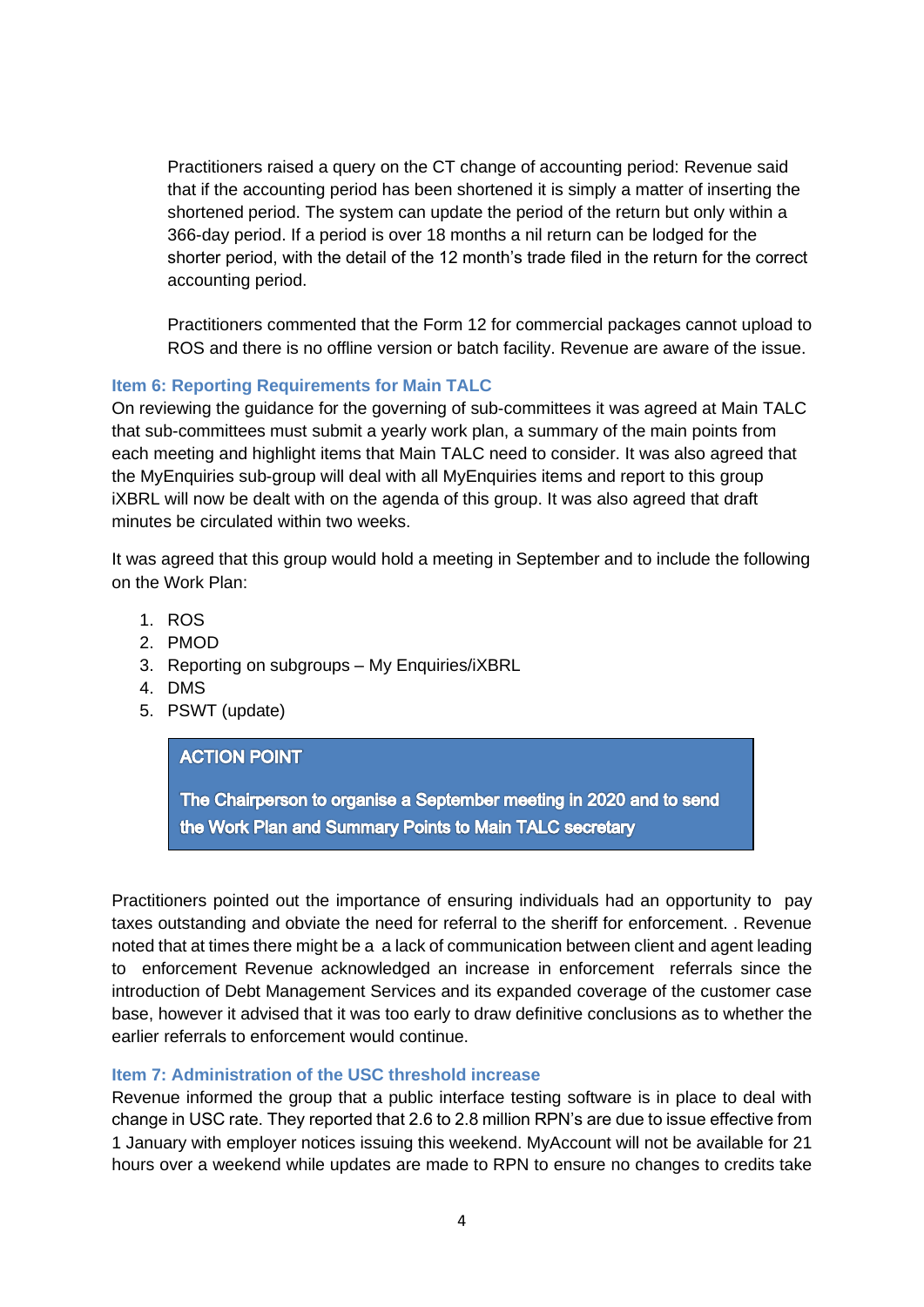place during updating period. Revenue pointed out the complexity of the process because it is an in-year process.

#### **Item 8: VAT Offset Process – observations**

Practitioners queried why the VAT 3 Option to tick a box for offset of a VAT refund doesn't give the option to offset against prior periods. Revenue advised that this issue was fixed in February and is now available.

Practitioners enquired why the PAYE/PRSI reconciliation statement for an accounting year is no longer available since PMOD introduced. They explained that it is useful for preparing reconciliation statements/control accounts for employers to demonstrate where the offsets have been allocated between VAT/RCT/PREM. Revenue agreed to explore this issue.

#### **ACTION POINT**

Revenue to explore reinstating the issuing of Reconciliation Statements

**Item 9: Offset of Refunds against oldest liability where that liability is with the Sherriff** Practitioners sought clarification whether the default option (that refunds are offset against the oldest debt first) recognises that a debt is with a Sheriff for collection or does it require a manual intervention by a caseworker and if so, what are the procedures. Revenue informed that the offset process looks at current taxes outstanding first before it looks at periods at enforcement. Revenue said that if practitioners had a relevant case to be reviewed to forward.

#### **Item 10: eCG50**

Revenue confirmed they had dealt with the queries raised by Ms Mary Healy in email dated 12 February, 2020 and will circulate response. Practitioners queried the reference in the slides to the declaration that "all tax liabilities owing that relate to this asset paid in full" and Revenue informed practitioners that this relates to the removal of the requirement to obtain a letter of no audit. Practitioners queried whether that declaration is relevant to the new return under discussion at LONA subgroup and not the eCG50 noting that subgroup is currently awaiting sight of the documentation being drafted by Revenue and a further meeting of the subgroup. Revenue also offered to deliver the eCG50 presentation to Law Society reps if required. eCG50 is to be rolled out in June.

## **ACTION POINT**

Revenue to circulate response to practitioner's email of 12 February 2020

## **Item 11: Facility for payment of LPT on behalf of a client from a solicitor's nominated bank account**

Practitioners asked if there was a facility to pay LPT from a solicitor's nominated account to avoid having to pay by cheque or credit card. Revenue said that the only other option would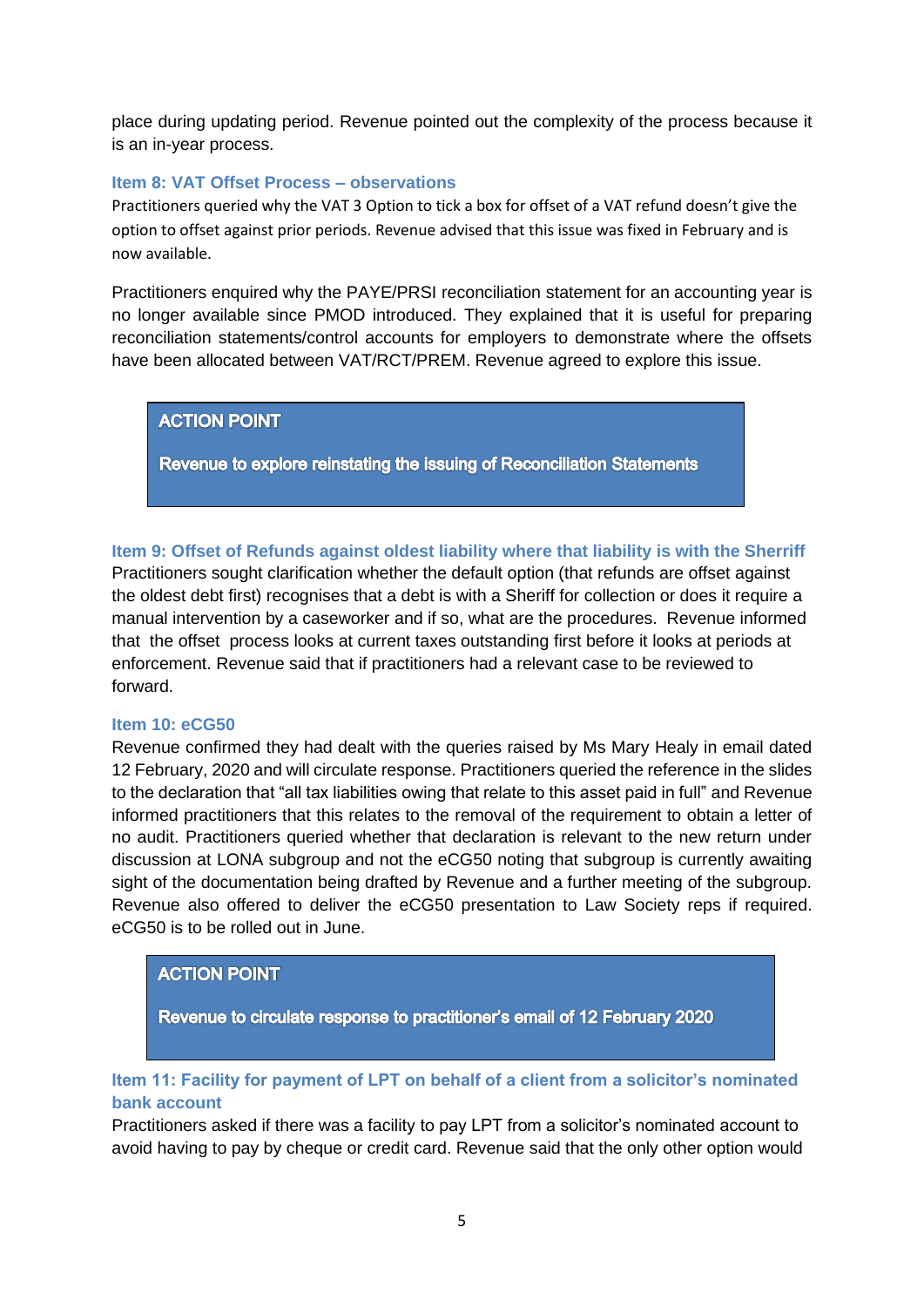be for solicitors to obtain the property ID number/PIN number from client and discharge tax from the solicitor's nominated bank account.

#### **ACTION POINT**

Revenue to circulate information on LPT payment for review by practitioners

#### **Item 12: Surcharge applying to PAYE Director:**

Practitioners raised a query regarding a PAYE Worker, not a director or shareholder, who submitted a claim for the Home Carer Tax Credit for 2015, 2016, 2017 and 2018. The claim was submitted pre end December 2019 and return filed. A charge was applied on the basis that the returns were filed late which had the effect of cancelling the refund arising from claiming the credit. Practitioners asked if this was a ROS issue or a technical matter. Revenue informed the group that it was not a general issue and that there is no facility to apply a surcharge on a Form 12. Practitioners pointed out that maybe it was a software issue in that a Form 11 return may have been lodged automatically. Revenue agreed to follow up on this particular query, if the details were provided to enable follow-up.

## **ACTION POINT**

Practitioner to send query details to Revenue for follow up

#### **Item 13: AOB**

*Tax refund – status:* Practitioners questioned why the SARP refunds are taking more than 6 months at the moment and reports of significant delays for VAT refunds to become available for offset/refund. Practitioners requested upfront guidance on what supporting documents are required for RCT/SARP refunds to avoid delays. Revenue pointed out that non-resident employees were often not aware of requirement to make a claim for a refund.

**ACTION POINT** 

Revenue to provide guidance on supporting documentation for refunds

Practitioners questioned whether ROS payments came under EU (Payment Services) Regulation 2018 and if so, it raises the issue of requirement to register with Central Bank if making payments on behalf of someone else.

## **ACTION POINT**

Practitioners agreed to circulate details and Revenue will review.

Revenue pointed out that clients may need to be reminded to update their email addresses on MyAccount/ROS if they are no longer using Eircom (who are now charging for emails) or changing providers generally.